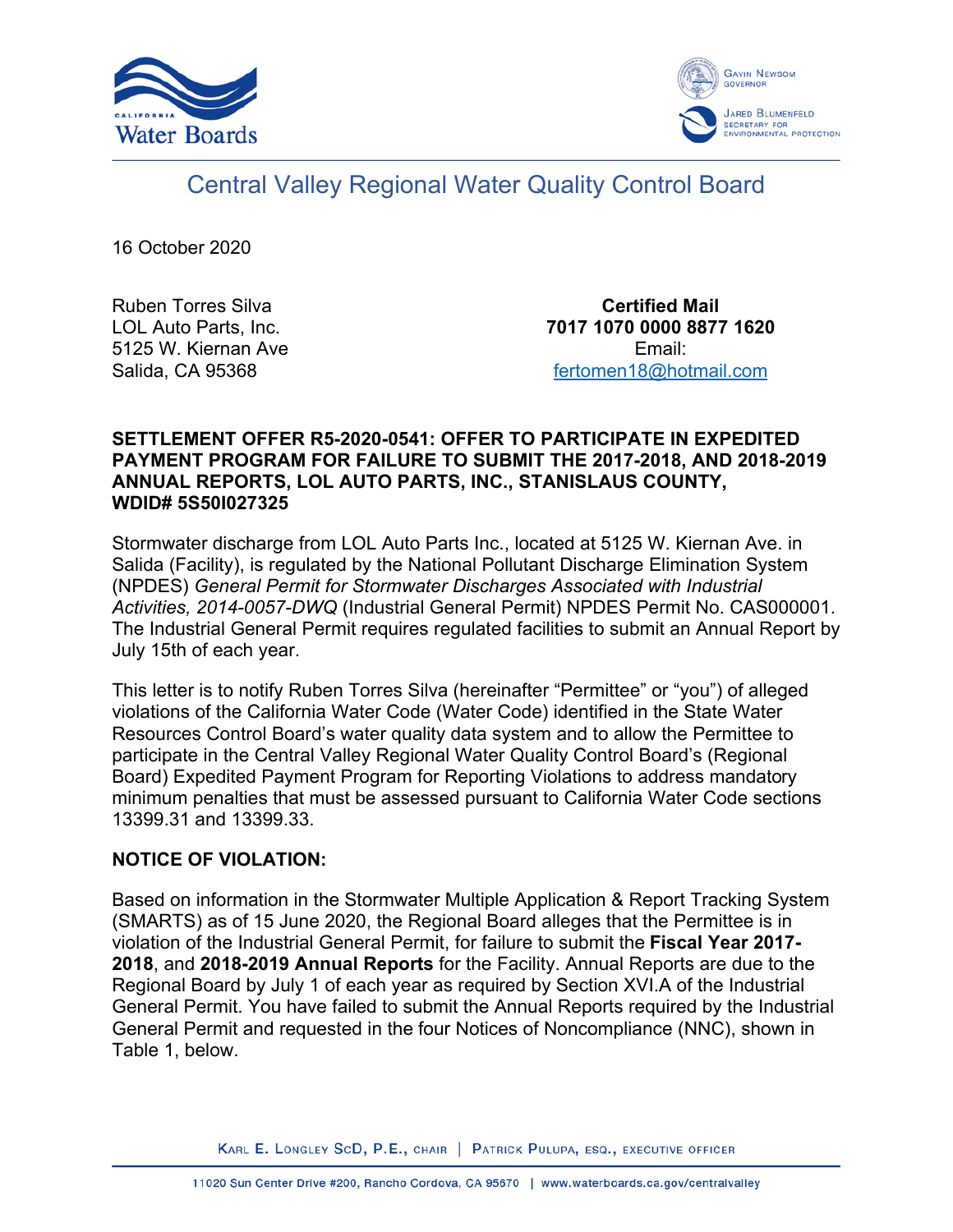| <b>Annual Reporting</b><br>Period | <b>First NNC Issued</b> | Second NNC<br><b>Issued</b> | <b>Annual Report</b><br><b>Status</b> |
|-----------------------------------|-------------------------|-----------------------------|---------------------------------------|
| 2017-2018                         | 8/16/2018               | 10/24/2018                  | <b>Not Submitted</b>                  |
| 2018-2019                         | 8/27/2019               | 11/19/2019                  | <b>Not Submitted</b>                  |
| _ _ _                             | .                       | .                           |                                       |

## **Table 1. Notices of Noncompliance and Annual Report Status Summary**

Table 1 Note: Report Status shown in the State Water Board's Stormwater Multiple Application and Tracking System (SMARTS) as of the date of this letter.

The Permittee will have the opportunity to address the alleged violations as discussed below.

# **STATUTORY LIABILITY:**

Pursuant to Water Code section 13399.33(c)-(d), the Permittee is subject to a minimum penalty of not less than one thousand dollars (\$1,000) plus staff costs for failing to submit **each** Annual Report within sixty (60) days after the first NNC was sent. You are also potentially subject to discretionary administrative civil liabilities of up to ten thousand dollars (\$10,000) for each day in which the violation occurs. These minimum and discretionary administrative civil liabilities may be assessed by the Regional Board beginning with the date that the violations first occurred. The formal enforcement action that the Regional Board uses to assess such liability is an administrative civil liability complaint, although the Regional Board may instead refer such matters to the Attorney General's Office for prosecution. If referred to the Attorney General for prosecution, the Superior Court may assess up to twenty-five thousand dollars (\$25,000) per violation.

# **PERMITTEE'S OPTIONS FOR RESPONSE TO OFFER:**

You have two options to respond as outlined below.

1. **Accept the Expedited Payment Program offer** by complying with the Order and submitting the requested Annual Reports and agreeing to pay a settlement of **\$3,000**. The minimum administrative civil liability pursuant to California Water Code section 13399.33(c)-(d) is \$1,000 **per missing report plus staff costs**. The staff costs in this matter are \$1,000, or \$500 per missing report. This is a Conditional Offer subject to certain terms and conditions set forth below. If you choose this option, **you must sign and submit the enclosed Acceptance and Waiver form by 11 November 2020**. The form provides submittal instructions. Final closure on this action is only possible after ultimate submission of the settlement amount.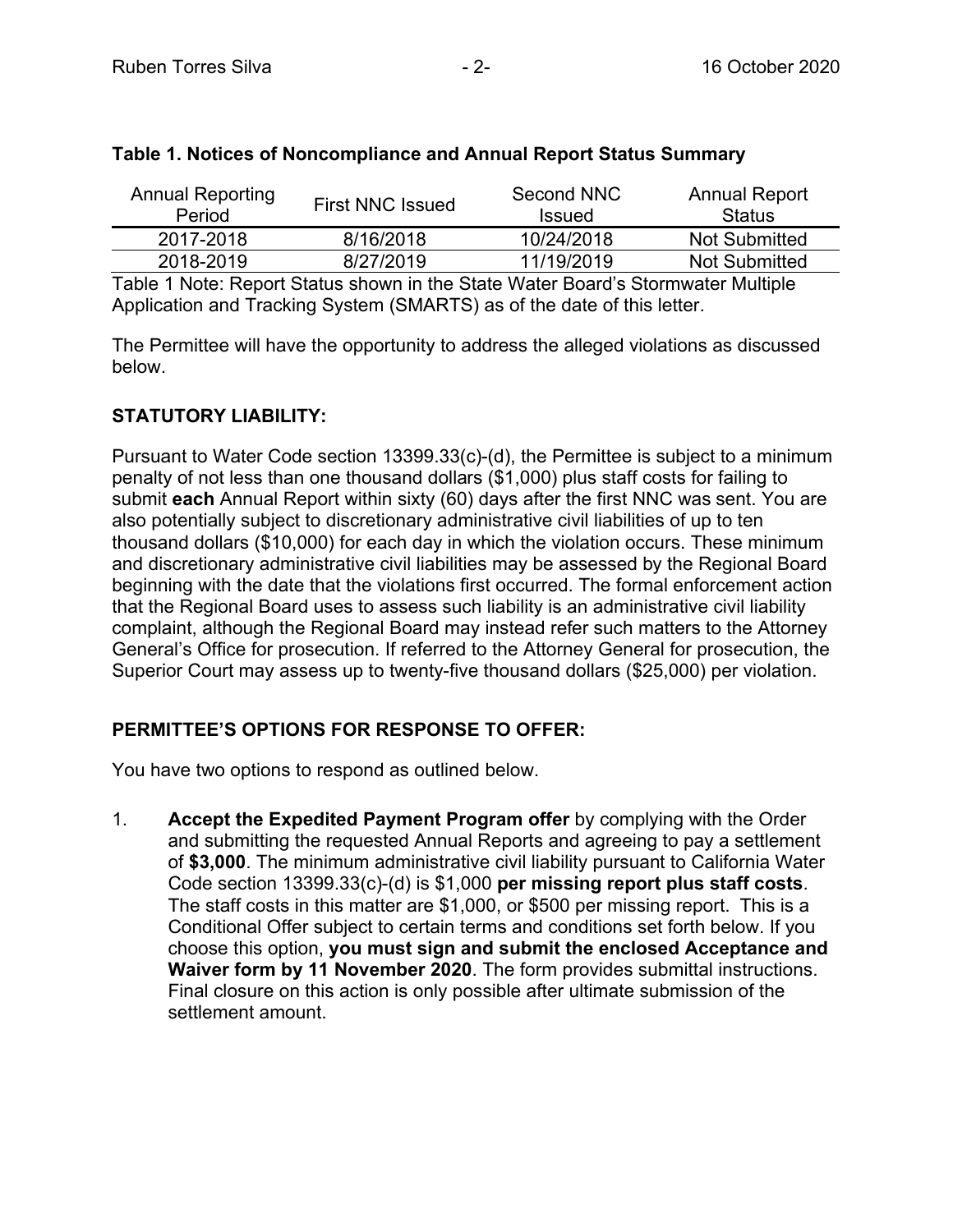Please submit a hard copy of the Annual Reports and the Acceptance and Wavier form to:

Kari Holmes Supervisor, Compliance and Enforcement Program Central Valley Regional Water Quality Control Board 11020 Sun Center Drive, Suite 200 Rancho Cordova, CA 95670

In response to the Conditional Offer and payment in settlement of this enforcement action, the Regional Board will forego issuance of a formal administrative complaint, will not refer the violation to the Attorney General, and will waive its right to seek additional discretionary civil liabilities for the violations identified in the NNCs.

2. **Contest the non-filing violation** by submitting in writing, the basis of your challenge with supporting evidence. For example, you may have evidence that you previously submitted your Annual Reports, or you are no longer in business. If you choose this option, you must **submit your written documentation by 11 November 2020**. We will review your submission, and if we agree with you, we will notify you in writing that you are no longer considered in violation of the permit and that our enforcement action has been terminated. All responses should be directed to Kari Holmes.

If you do not respond in a manner described in the above options, the Regional Board will prepare an administrative civil liability complaint for the violations cited in the NNC. The liability amount sought in the administrative civil liability complaint and/or imposed by the Regional Board may be higher than the liability amount set forth in this Conditional Offer.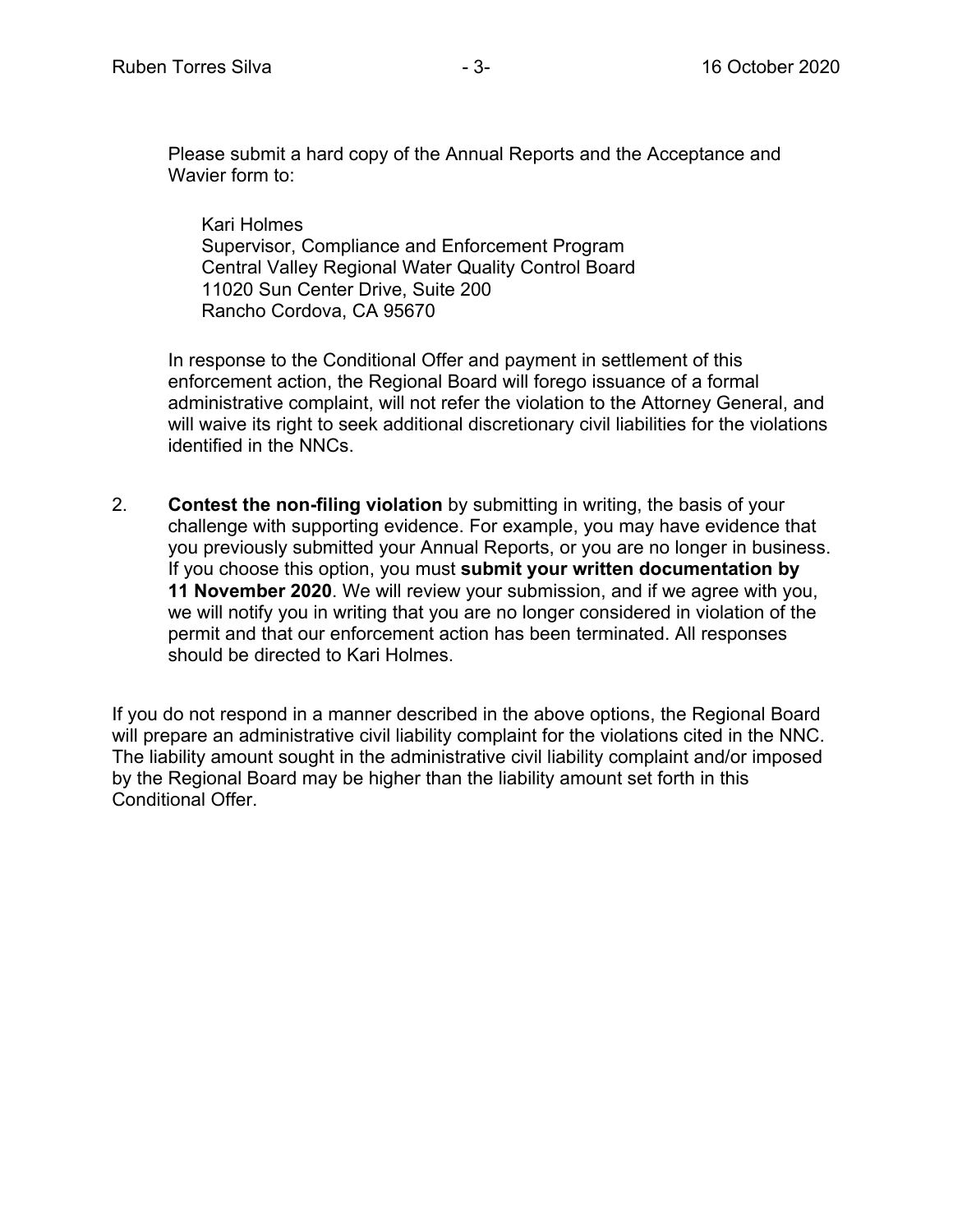## **CONDITIONS FOR REGIONAL BOARD ACCEPTANCE OF RESOLUTION:**

This offer to participate in the Expedited Payment Program is conditional upon the Regional Board's receipt of confirmation that the Permittee has submitted the Annual Reports to the Regional Board on or before 11 November 2020.If you choose not to or fail to submit the Annual Reports on or before that date, this offer will be deemed withdrawn and a formal enforcement action will be pursued.

If you accept in the Expedited Payment Program offer, the settlement will be published in the following manner: Federal regulations require the Regional Board to publish notice of, and to provide at least thirty (30) days for public comment on, any settlement of an enforcement action addressing NPDES permit violations (40 C.F.R. section 123.27(d)(2)(iii)). Upon receipt of the Permittee's Acceptance and Waiver, the Annual Reports, and other requested technical reports on or before 11 November 2020, Regional Board staff will publish a notice of the proposed resolution of the alleged violations.

If no comments are received within the notice period, the Regional Board Executive Officer will execute the Acceptance and Waiver as a stipulated order assessing the uncontested penalty amount pursuant to Water Code section 13399.33. You will then be notified that payment is due within 30 days. Failure to pay the penalty within that time frame may result in further liability, referral of the matter to the Attorney General, and/or may void the offer to participate in this Expedited Payment Program.

If, however, significant comments are received in opposition to the settlement, this offer may be withdrawn. In that case, the Permittee's waiver pursuant to the Acceptance and Waiver will also be treated as withdrawn. In that case, the violations will be addressed through a formal enforcement action.

This Expedited Payment Program offer does not address or resolve liability for any violations that are not specifically identified in the attached NNCs. The Regional Board reserves the right to pursue formal enforcement of any violations not specifically cited in the attached NNCs.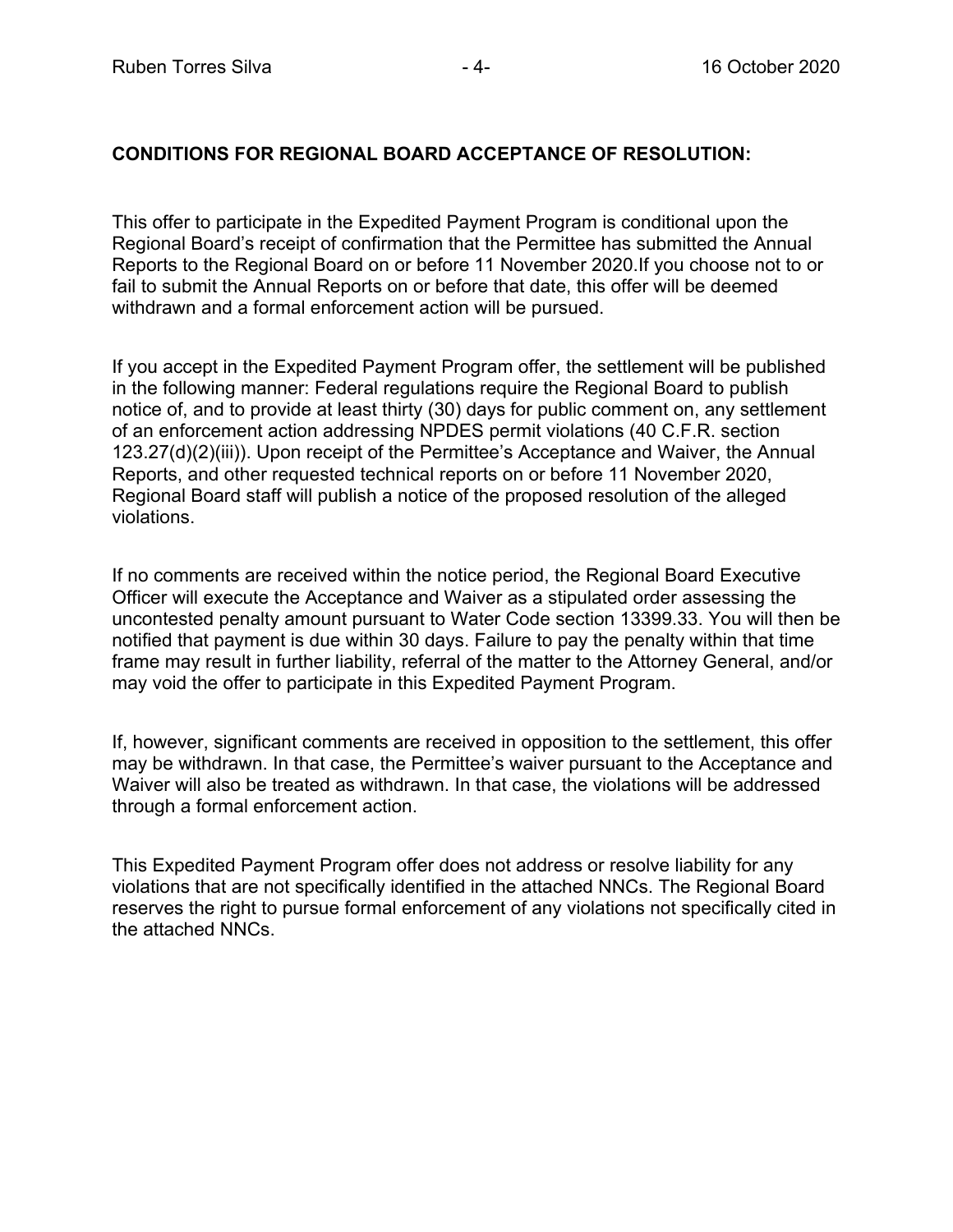Should you have any questions about this Expedited Payment Program or Notice of Noncompliance, please contact Enforcement Unit staff Mike Fischer at (916) 464-4663 or at [michael.fischer@waterboards.ca.gov](mailto:michael.fischer@waterboards.ca.gov) regarding this matter.

Sincerely,

Original Signed By John J. Baum Assistant Executive Officer

Enclosures:

Acceptance of Conditional Resolution and Waiver of Right to Hearing; (proposed) Order First 2017-2018 Notice of Noncompliance dated 16 August 2018 Second 2017-2018 Notice of Noncompliance dated 24 October 2018 First 2018-2019 Notice of Noncompliance dated 27 August 2019 Second 2018-2019 Notice of Noncompliance dated 19 November 2019

cc via email: Catherine Hawe, Office of Enforcement, State Water Resources Control Board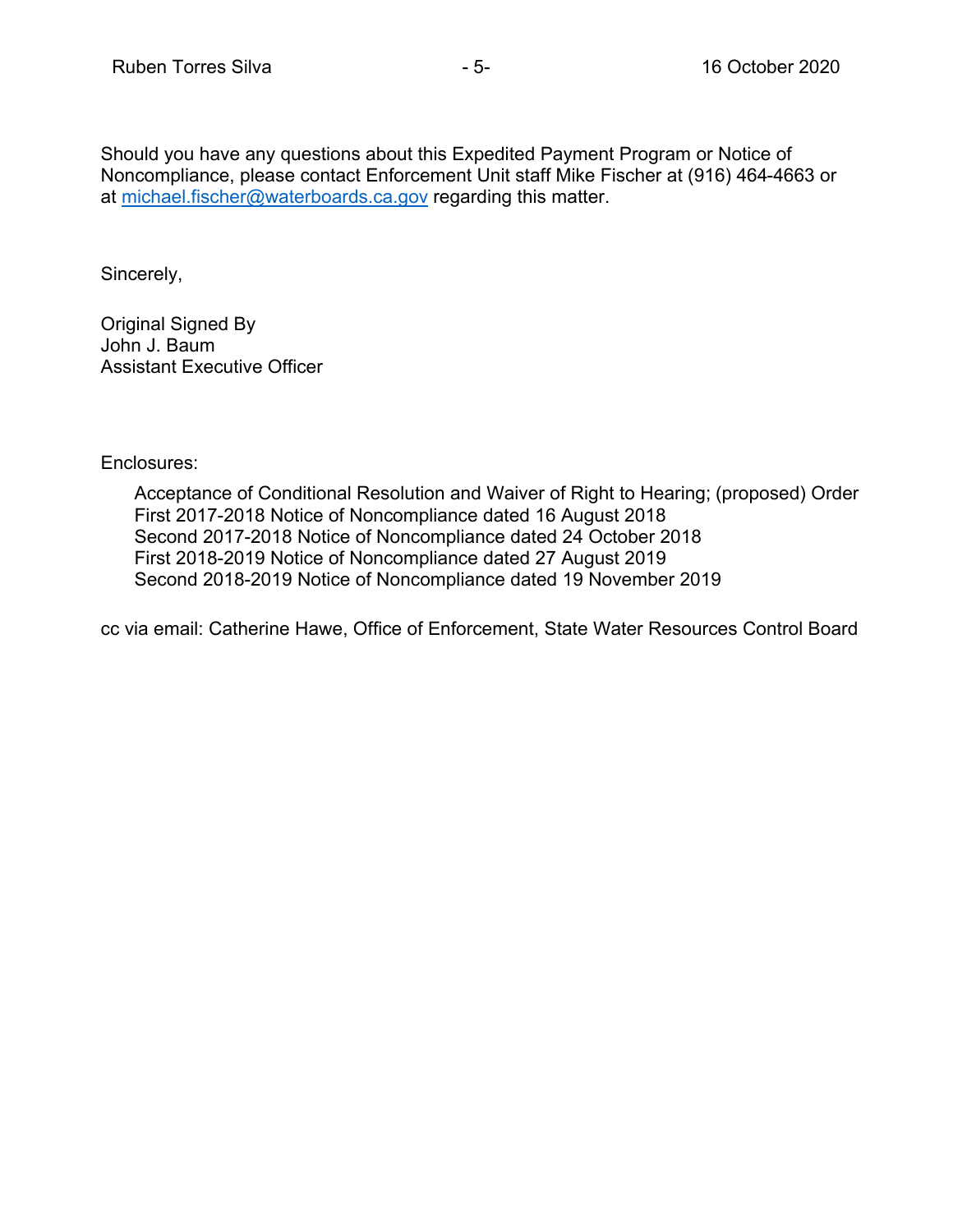## **ORDER NO. (R5-2020-0541)**

# **ACCEPTANCE OF CONDITIONAL RESOLUTION AND WAIVER OF RIGHT TO HEARING**

Ruben Torres Silva LOL Auto Parts, Inc. Settlement Offer No. R5-2020-0541 WDID No. 5S50I027325

#### **SUMMARY OF VIOLATION**

Ruben Torres Silva and LOL Auto Parts Inc. (Permittee) violated Section XVI.A of the National Pollutant Discharge Elimination System (NPDES) Statewide General Permit for Storm Water Discharges Associated with Industrial Activities (Order No. 2014-0057- DWQ), NPDES Permit No. CAS000001 (Industrial General Permit) by failing to submit an annual reports for the 2017-2018, and 2018-2019 reporting years by July 15th of the respective reporting year. As required by California Water Code (Water Code) section 13399.31, the Central Valley Regional Water Quality Control Board (Regional Board) issued two Notices of Non-Compliance (NNC) to the Permittee on the dates shown in Table 1, below. By statute, the Permittee is now subject to a minimum penalty of \$1,000 plus staff costs for failing to submit each annual report by the deadlines established in the NNCs.

| <b>Annual Reporting</b><br>Period | <b>First NNC Issued</b> | Second NNC<br><b>Issued</b> | <b>Annual Report</b><br><b>Status</b> |
|-----------------------------------|-------------------------|-----------------------------|---------------------------------------|
| 2017-2018                         | 8/16/2018               | 10/24/2018                  | Not Submitted                         |
| 2018-2019                         | 8/27/2019               | 11/19/2019                  | <b>Not Submitted</b>                  |

Table 1 Notes: Report Status shown in the State Water Board's Storm Water Multiple Application and Tracking System (CIWQS) as of 15 June 2020.

#### **ACCEPTANCE AND WAIVER**

By signing below and returning this Acceptance of Conditional Resolution and Waiver of Right to Hearing (Acceptance and Waiver) to the Regional Board, Ruben Torres Silva (Permittee) hereby accepts the "Offer to Participate in Expedited Payment Program" and waives the right to a hearing before the Regional Board to dispute the violations described in the NNCs which are attached and incorporated herein by reference.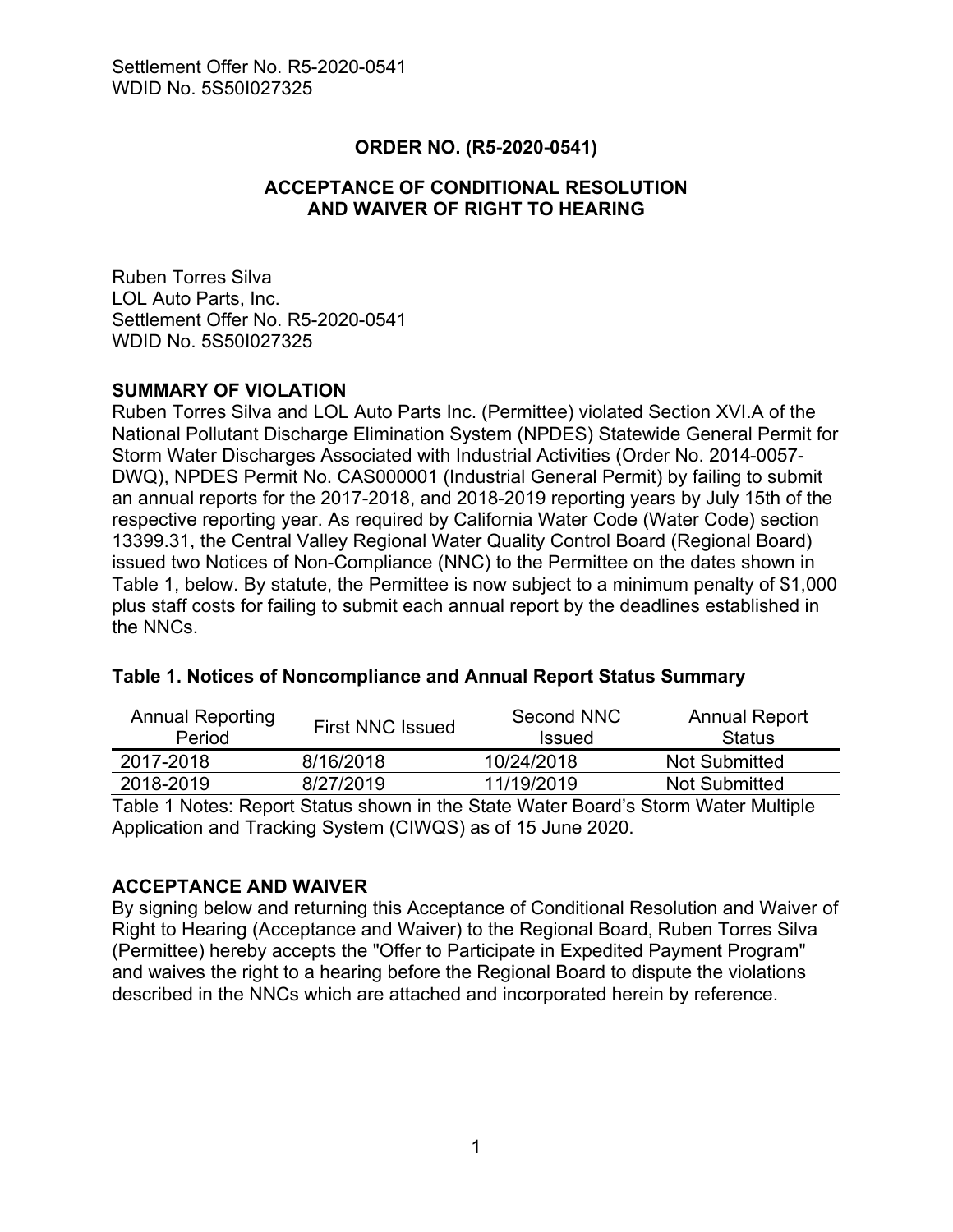The Permittee agrees that the Expedited Payment Program Offer shall serve as a complaint pursuant to Article 2.5 of the California Water Code and that no separate complaint is required for the Regional Board to assert jurisdiction over the violation. The Permittee agrees to pay the administrative civil liability authorized by California Water Code section 13399.33, in the sum of \$3,000 (Expedited Payment Amount) which shall be deemed payment in full of any civil liability pursuant to California Water Code section 13399.31 that otherwise might be assessed for the violations described in the NNCs.

The Permittee understands that this Acceptance and Waiver waives its right to contest the violation and the amount of civil liability for the violation. The Permittee understands that this Acceptance and Waiver does not address or resolve liability for any violation that is not specifically identified in the NNCs.

Upon execution by the Permittee, the completed Acceptance and Waiver shall be returned to:

Central Valley Regional Water Quality Control Board Attention: Kari Holmes, Supervisor, Compliance and Enforcement Program 11020 Sun Center Drive, Ste 200 Rancho Cordova, CA 95670

The Permittee understands that federal regulations set forth at title 40, Code of Federal Regulations, section 123.27(d)(2)(iii) require the Regional Board to publish notice of and provide at least thirty (30) days for public comment on any proposed resolution of an enforcement action. Accordingly, this Acceptance and Waiver, prior to execution by the Regional Board Executive Officer, will be published as required by law for public comment.

If no comments are received within the notice period that causes the Regional Board Executive Officer to question the Expedited Payment Amount, the Expedited Payment Program Offer and Acceptance and Waiver, the Regional Board Executive Officer will execute the Acceptance and Waiver.

The Permittee understands that if significant comments are received in opposition to the Expedited Payment Amount, the offer on behalf of the Regional Board to resolve the violations may be withdrawn. In that circumstance, the Permittee will be advised of that withdrawal, and an administrative civil liability complaint may be issued, and the matter may be set for a hearing before the Regional Board. In the event that this matter proceeds to hearing, the Permittee understands that this Acceptance and Waiver executed by the Permittee will be treated as a settlement communication and will not be used as evidence in that hearing.

The Permittee understands that funds collected for violations pursuant to Water Code section 13399.31 shall be deposited in the Waste Discharge Permit Fund.